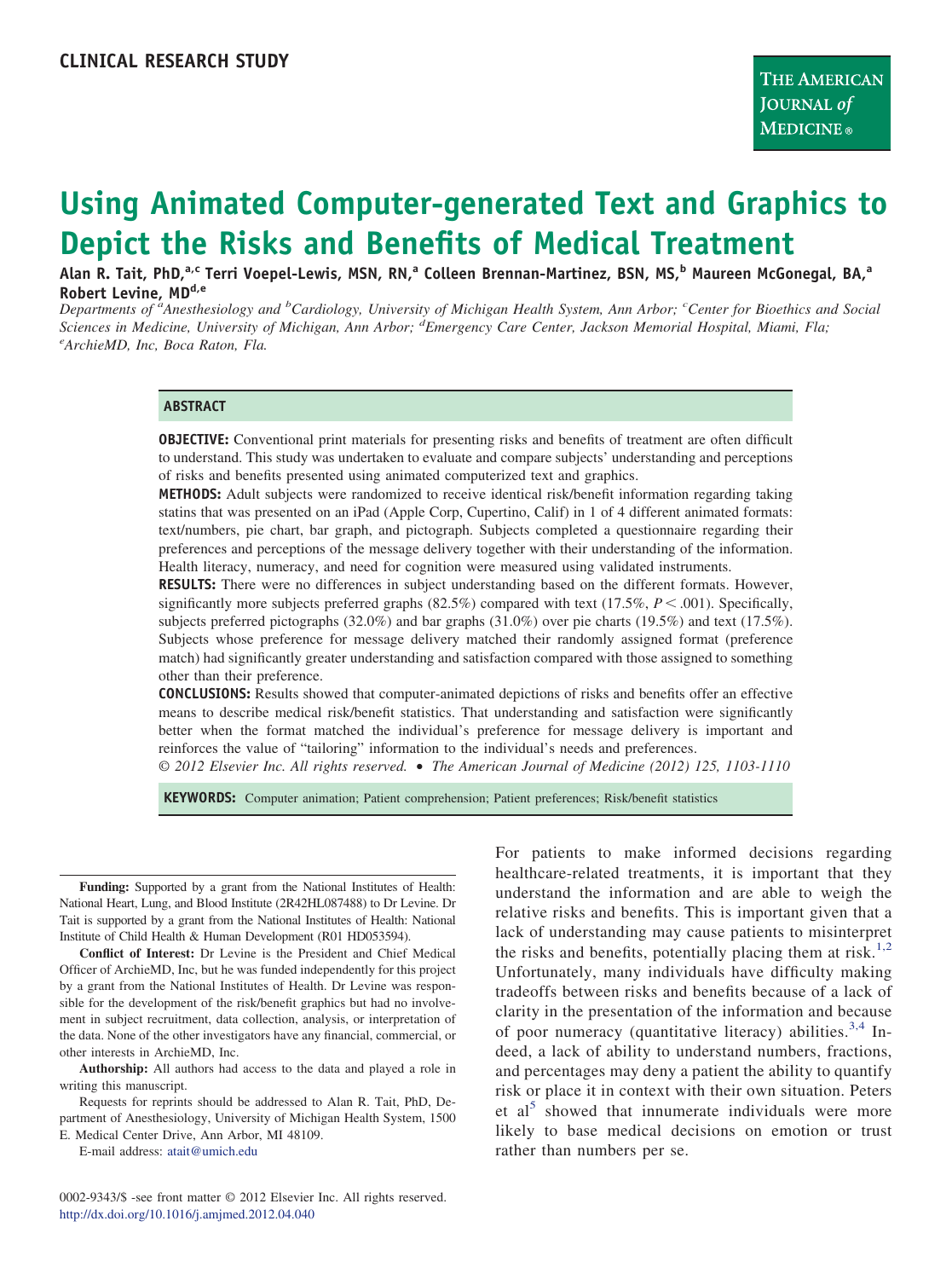Treatment risks and benefits traditionally are articulated by the physician or written as text in a consent document. However, as several studies have demonstrated, these approaches are not uniformly effective. $6,7$  The reasons for this are multifactorial, but the common "one size fits all" ap-

proach may fail because it neglects the needs of patients with different informational preferences or learning abilities. One approach that has been shown to be effective in improving patients' understanding is to present risks and benefits in graphic format (eg, histograms and pictographs) rather than text.<sup>7-14</sup> Indeed, Tait et al<sup>[7](#page-6-4)</sup> recently showed that risks and benefits presented in tables and pictographs were better understood compared with standard text. However, these studies have focused largely on print formats that convey risks and benefits separately from each other.

The increasing use and sophistication of computer graphics have added a new dimension to the presentation of medical information. Modern computer graphics provide a unique ability to present scientific information in an easier

to understand manner. Technologic advances in computer graphics enable higher-quality visual models that can convey medical information to patients in a coherent way. The incorporation of dynamic visual content has proven effective in several patient education applications, including an-kle fracture surgery,<sup>[15](#page-6-5)</sup> intravenous contrast material,<sup>[16](#page-6-6)</sup> and colonoscopy[.17](#page-6-7)

Risks and benefits are perhaps the 2 most important elements of consent that subjects require to make an in-formed decision.<sup>[18](#page-6-8)</sup> However, previous work suggests that risks and benefits are often poorly understood and frequently misinterpreted. $^{2}$  $^{2}$  $^{2}$  Given the increased visual salience of computer images over traditional print media, this study was undertaken to evaluate and compare subjects' preferences for and understanding of risks and benefits presented using animated computerized text and graphics in which risks and benefits are displayed simultaneously.

# **MATERIALS AND METHODS**

This study was approved by the University of Michigan's institutional review board. Adult subjects (patients and family members) were approached in the University of Michigan's Cardiovascular Center's pre-procedure waiting areas, and verbal consent obtained. Subjects were randomized to receive identical information about the risks and benefits of taking statins for hypercholesterolemia presented on an iPad

(Apple Corp, Cupertino, Calif) in 1 of 4 different animated formats: text/numbers, pie chart, bar graph, and pictograph. Subjects were informed that we were evaluating the process of giving risk/benefit information but that they would *not* actually be receiving any treatments as part of this research.

# **CLINICAL SIGNIFICANCE**

- Patients' understanding of conventional print materials for presenting risk/benefit information is often poor and can lead to misinterpretation and impaired decision making.
- We evaluated and compared patients' understanding and perceptions of the risks and benefits of taking statins by using animated computer-generated text and graphics.
- Results demonstrate that the use of visually salient animated computer-based media messages offers a novel, effective, and acceptable way of presenting important risk/benefit statistics for medical treatment.

They were further told that although the information provided was based on real risk/benefit data, they should not consider any of the information relevant to their own healthcare and that their responses would have *no* implications for any treatment decisions. Although the iPad program was intuitive, an assistant was available to help as necessary.

## **Program Development**

The initial content for the risk/ benefit graphics was based on the extant literature, expert opinion, and our own research. Graphic designers prepared prototypes of the risk/benefit graphics that were then reviewed by both expert and lay individuals for content and flow. This process involved several iterations before deployment. The information was presented on an iPad and began with a common

introduction and narrative (voiceover) regarding the use of statins for reducing cardiac events in patients with hypercholesterolemia. We chose statins specifically because we thought that most subjects would be familiar with their use. Subjects were then randomized to 1 of the 4 different message formats each accompanied by a common narrative. Both text and graphic formats were presented in color with action elements to highlight the specific risk/benefit statistics. In addition, all text was written at the seventh- to eighth-grade reading level. Screenshots of the text and graphic formats are shown in **[Figures 1](#page-1-0)** to **[4](#page-3-0)**. The voiceover

<span id="page-1-0"></span>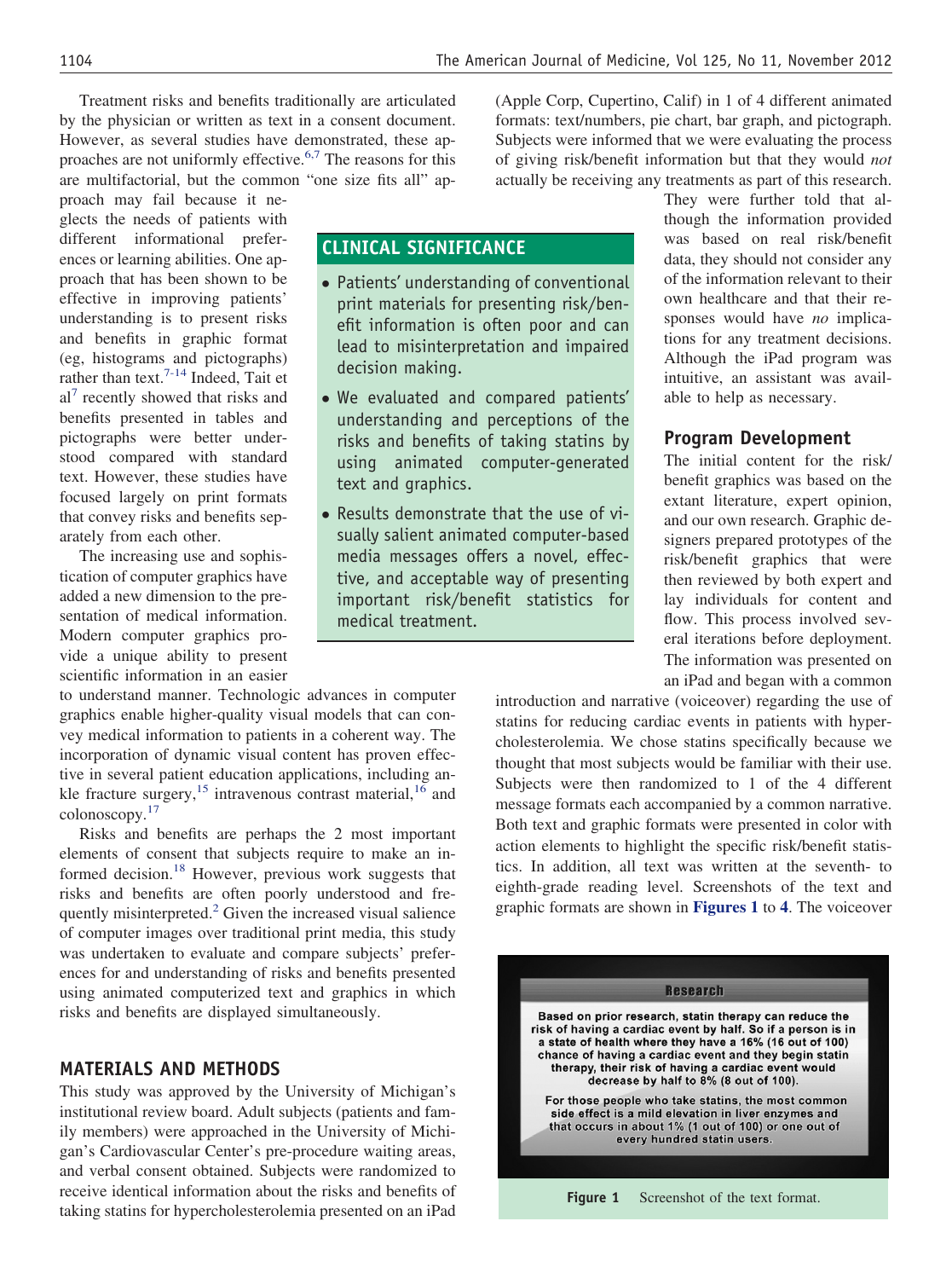

was identical for all risk/benefit information, regardless of the format.

#### **Understanding and Preferences**

Having reviewed the information, subjects were asked to complete a questionnaire to establish their understanding of the risks and benefits of taking statins. Items addressed both *gist* (essential) and *verbatim* (actual) understanding of the risk/benefit statistics. For example, one item addressing gist understanding asked "Among patients who take statins for high cholesterol, which of the following is most likely: (1) experiencing a cardiac event, (2) experiencing an increase in liver enzymes, (3) both are equally likely, and (4) don't know." One item related to verbatim understanding asked "If 100 patients with high cholesterol take statins, how many would likely experience a cardiac event?" Composite measures of understanding based on the number of correct responses to the gist and verbatim questions (of 6) were calculated.

Subjects also were asked several questions related to their perceptions of the message delivery to which they were randomized. For example, subjects were asked their perceptions of how "effective," "easy," "helpful," and "trustworthy," the format was on their understanding of the risks and benefits. Responses were recorded on 0 to 10 interval scales, where  $10 =$  the maximum response (eg, "extremely effective"). At the end, subjects were shown all 4 risk/benefit formats and asked which they preferred and why.

## **Subject Characteristics**

Sociodemographic variables, including age, gender, racial/ ethnic background, education, and family income, were recorded. In addition, health literacy was measured using the Rapid Estimate of Adult Literacy in Medicine instru-ment.<sup>[19](#page-6-10)</sup> Numeracy also was measured using the validated Subjective Numeracy Scale,  $20,21$  which assesses the ability to work with numbers. Finally, subjects completed the need for cognition (NFC) instrument, which measures an indi-vidual's tendency to engage in effortful thinking.<sup>[22,23](#page-6-12)</sup> Subjects also were asked whether they were currently taking statins.

#### **Statistical Analysis**

Statistical analyses were performed using PASW software (v 18.0, PASW Inc, Chicago, Ill). Sample size determination was based on preliminary data describing subjects' understanding of risks presented in different formats. On the basis of these data, we required a sample size of 49/group  $(\alpha = 0.05, \beta = 0.10, 2$ -tailed, N = 196) to detect clinically important differences in understanding. Comparisons of parametric data between groups were analyzed using analysis of variance with post hoc testing. Nonparametric data were analyzed using Mann-Whitney *U*, chi-square, and Fisher exact tests, as appropriate. A multiple linear regression model also was conducted to examine predictors of understanding. Collinearity diagnostics revealed tolerance values of 0.886 to 0.985 and variable inflation factors of 1.015 to 1.128 confirming the relevance of the retained factors. Data are expressed as percentages and mean  $\pm$ standard deviation. Significance was accepted as  $P < .05$  or *P* < .016 for multiple comparisons (Bonferroni).

#### **RESULTS**

A total of 320 adult subjects were approached to participate, of whom 65 declined participation. Only 1 subject declined because of the iPad. In addition, the first 55 subjects were excluded because of a misunderstanding of 2 of the verbatim questions. These items were reworded, and analysis therefore includes data from the subsequent 200 subjects who consented.

**[Table 1](#page-3-1)** describes the demographics of each format group. As shown, there were no differences between groups. **[Table 2](#page-4-0)** compares overall understanding (gist and verbatim) of the risk/benefit statistics among groups by literacy, numeracy, NFC, and education. Of note, bar graphs were the only format that showed significant differences in under-

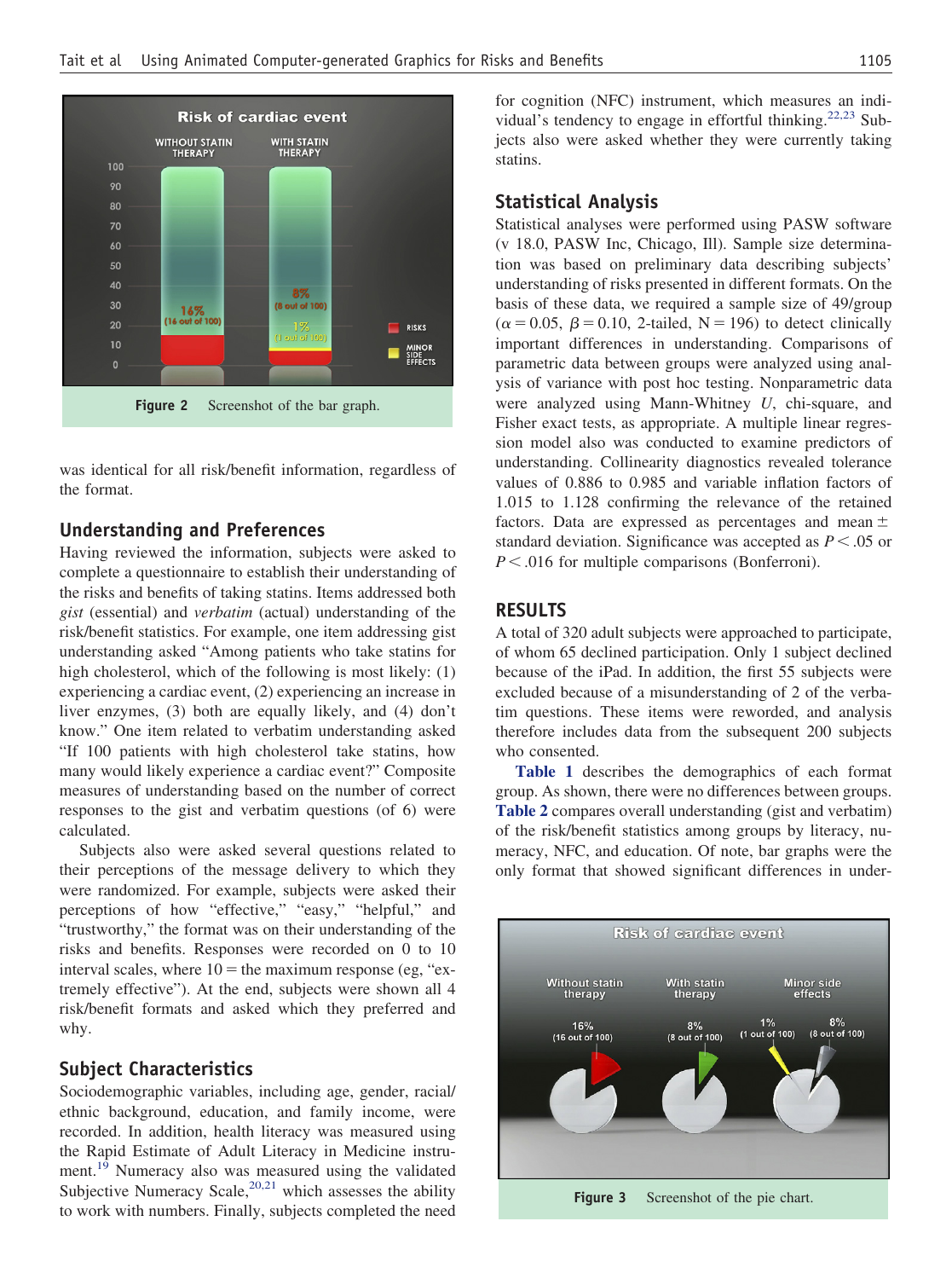

<span id="page-3-0"></span>**Figure 4** Screenshot of the pictograph.

standing between individuals with high and low numeracy, literacy, education, and NFC. There also were no differences in understanding by age ( $\leq 65$  vs  $\geq 65$  years) and between subjects who were currently taking statins compared with those who were not. Subjects had no difficulties using the program.

When shown all 4 formats, 64 subjects (32.0%) stated that they preferred pictographs, 62 subjects (31.0%) stated that they

preferred bar graphs, 39 subjects (19.5%) stated that they preferred pie charts, and 35 subjects (17.5%) stated that they preferred text. Of those who received text information, only 5 (10%) stated that they actually preferred text. Only 3 subjects (6%) who received the pie chart actually preferred the pie chart, 8 subjects (16%) who were assigned to the bar graph preferred the bar graph, and 12 subjects (24%) who were assigned to the pictograph preferred the pictograph.

<span id="page-3-1"></span>

| Table 1<br>Demographics |                  |                       |                       |                        |  |
|-------------------------|------------------|-----------------------|-----------------------|------------------------|--|
|                         | Text<br>$n = 50$ | Pie Chart<br>$n = 50$ | Bar Graph<br>$n = 50$ | Pictograph<br>$n = 50$ |  |
| Age $(y)$               | 55.1 $\pm$ 12.4  | $52.1 \pm 15.2$       | 55.2 $\pm$ 14.7       | 53.6 $\pm$ 12.9        |  |
| Gender (M/F %)          | 50/50            | 38/62                 | 52/48                 | 46/54                  |  |
| Current stain use       | 16(33.3)         | 12 (24.0)             | 11(22.0)              | 12(24.0)               |  |
| Race/ethnicity          |                  |                       |                       |                        |  |
| White                   | 43 (89.6)        | 46 (92.0)             | 44 (88.0)             | 40(80.0)               |  |
| African American        | 2(4.2)           | 4(8.0)                | 3(6.0)                | 3(6.0)                 |  |
| Hispanic                | 1(2.2)           | 0(0.0)                | (0.0)                 | 3(6.0)                 |  |
| Highest education       |                  |                       |                       |                        |  |
| High school or less     | 13(27.1)         | 12(24.0)              | 8(16.0)               | 9(18.4)                |  |
| Some college            | 10(20.8)         | 15(30.0)              | 18(36.0)              | 13(26.5)               |  |
| Undergraduate or higher | 25(52.1)         | 23(46.0)              | 24(48.0)              | 27(55.0)               |  |
| Numeracy* (median)      | 42               | 39                    | 38                    | 40                     |  |
| Literacy† (median)      | 65               | 65.5                  | 66                    | 65                     |  |
| NFC‡ (median)           | 22               | 22                    | 22                    | 22                     |  |

 $NFC$  = need for cognition.

Data are presented as n (%), mean  $\pm$  standard deviation (SD), and median.

\*Numeracy, 0-48 scale.

†Literacy, 0-66 scale.

‡NFC, 1-35 scale (higher scores reflect higher attributes).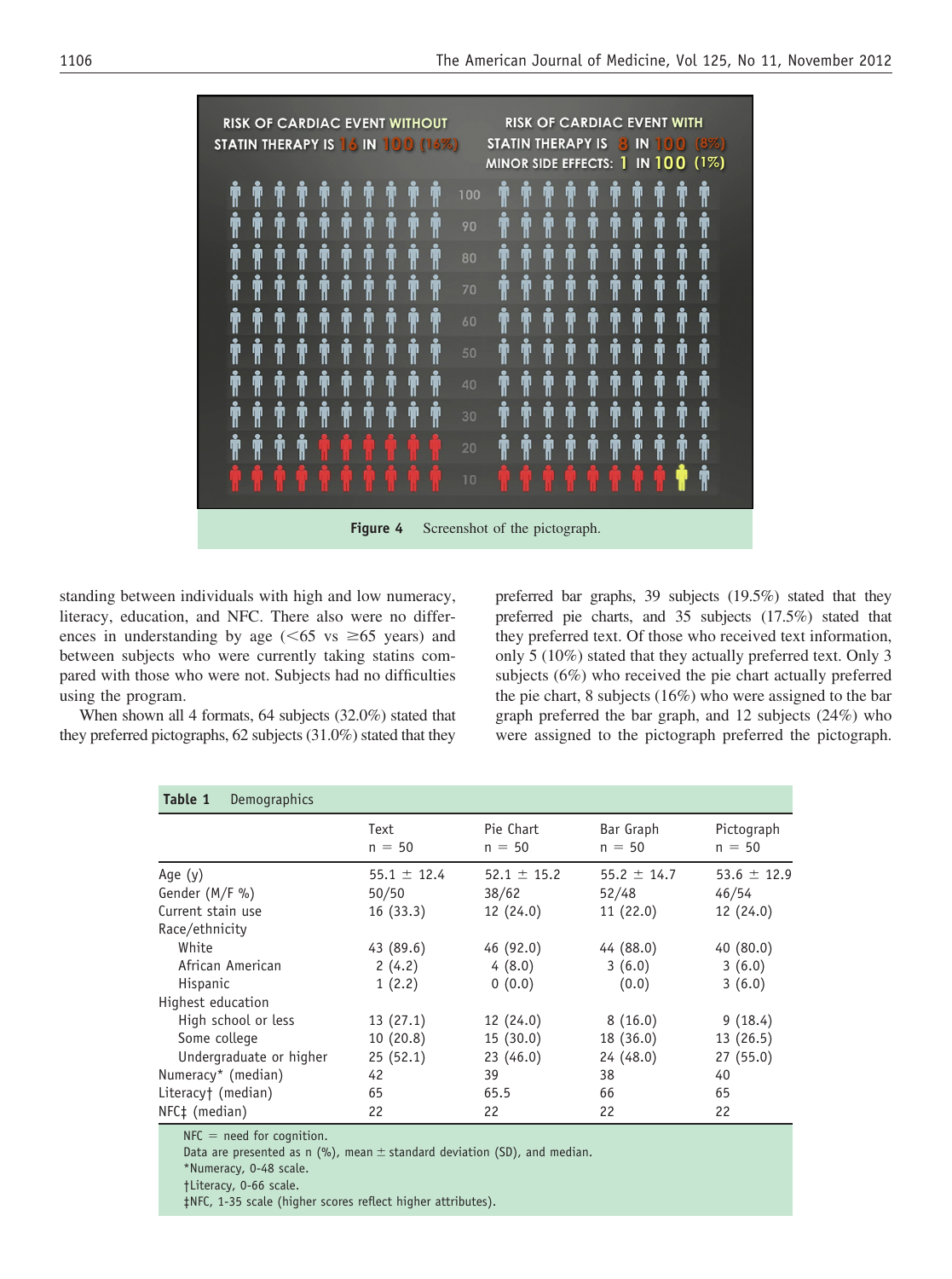<span id="page-4-0"></span>

| Table 2 |  | Subjects' Understanding of Risks and Benefits by Message Format |  |  |  |  |
|---------|--|-----------------------------------------------------------------|--|--|--|--|
|---------|--|-----------------------------------------------------------------|--|--|--|--|

|                                                                                    | Text<br>$n = 50$              | Pie Chart<br>$n = 50$                           | Bar Graph<br>$n = 50$ | Pictograph<br>$n = 50$ |
|------------------------------------------------------------------------------------|-------------------------------|-------------------------------------------------|-----------------------|------------------------|
| No. of correct questions (range, 0-6) 2.90 $\pm$ 1.2 2.44 $\pm$ 1.2 2.86 $\pm$ 1.3 |                               |                                                 |                       | $2.80 \pm 1.3$         |
| By numeracy                                                                        |                               |                                                 |                       |                        |
| High $(R)$                                                                         |                               | $3.06 \pm 1.2$ $2.55 \pm 1.3$                   | $3.37 \pm 1.9$        | $3.06 \pm 1.3$         |
| Low                                                                                |                               | $2.50 \pm 1.0$ $2.26 \pm 1.1$                   | $1.94 \pm 0.9*$       | $2.29 \pm 1.2^*$       |
| By literacy                                                                        |                               |                                                 |                       |                        |
| High $(R)$                                                                         |                               | $2.89 \pm 1.1$ $2.48 \pm 1.2$                   | $3.00 \pm 1.2$        | $2.91 \pm 1.3$         |
| Low                                                                                |                               | $3.00 \pm 2.8$ 1.50 $\pm$ 0.7                   | $1.25 \pm 0.9*$       | $2.00 \pm 1.1$         |
| By NFC                                                                             |                               |                                                 |                       |                        |
| High $(R)$                                                                         |                               | $3.00 \pm 1.3$ $2.34 \pm 1.3$                   | $3.18 \pm 1.2$        | $2.91 \pm 1.3$         |
| Low                                                                                |                               | $2.79 \pm 1.1$ $2.54 \pm 1.1$                   | $2.45 \pm 1.3^*$      | $2.64 \pm 1.5$         |
| By highest education                                                               |                               |                                                 |                       |                        |
| Less than college $(R)$                                                            | $2.56 \pm 0.9$ $2.33 \pm 1.3$ |                                                 | $2.42 \pm 1.2$        | $2.05 \pm 0.9$         |
| College graduate or higher                                                         |                               | $3.24 \pm 1.2$ $2.56 \pm 1.04$ $3.33 \pm 1.2^*$ |                       | $3.44 \pm 1.3$         |
| NFC = need for cognition: R = reference group $(^{\ast}P$ < 05 vs reference group) |                               |                                                 |                       |                        |

 $NFC =$  $=$  need for cognition; R  $=$  $=$  reference group (\* $P < .05$  vs reference group).

Data are presented as the mean  $\pm$  SD of number of correct questions (range, 0-6).

Low numeracy  $=$  0-35, high numeracy  $=$  36-48 on the Subjective Numeracy Scale. Low literacy  $=$  0-60 (third- to eighth-grade equivalence), high literacy  $=$   $>$ 61 (ninth-grade equivalence or higher). Low NFC  $=$  0-21, high NFC  $=$   $>$ 21, cutoff based on median split.

Overall, graphs were preferred to text (82.5% vs 17.5%,  $P < .001$ ). This difference was consistent among subjects with both low and high numeracy, education, age, and NFC. Men were significantly more likely to prefer graphs than were women  $(89.1\% \text{ vs } 76.4\%, P = .019)$ . Of note, despite a stated preference for graphs, text was deemed more "effective" in presenting risk/benefit statistics  $(8.5 \pm 1.5 \text{ vs }$  $7.75 \pm 2.2$  of 10,  $P = .007$ ), "clearer" to understand  $(8.82 \pm 1.5 \text{ vs } 8.1 \pm 1.9, P = .004)$ , and more "scientific"  $(7.82 \pm 1.8 \text{ vs } 6.7 \pm 2.5, P = .001).$ 

Significantly more subjects stated they would prefer to receive medical information on a computer or tablet device (52.0%) compared with conventional print media (39.4%,  $P = .012$ ). Furthermore, 174 subjects (87.0%) also stated that they liked to receive supplemental verbal information about risks and benefits. Indeed, the accompanying narrative was deemed "helpful," scoring  $7.72 \pm 2.3$  of 10  $(10 =$  extremely helpful). Older subjects ( $\geq 52$  years, based on median split) found the narrative to be significantly more "helpful" than younger subjects  $(8.16 \pm 1.9 \text{ vs } 7.17 \pm 2.6 \text{ of }$ 10,  $P = .003$ ). Likewise, minority subjects found the narrative more "helpful" than white subjects  $(8.85 \pm 1.5 \text{ vs } 1.5 \text{ or } 1.5 \text{ or } 1.5 \text{ or } 1.5 \text{ or } 1.5 \text{ or } 1.5 \text{ or } 1.5 \text{ or } 1.5 \text{ or } 1.5 \text{ or } 1.5 \text{ or } 1.5 \text{ or } 1.5 \text{ or } 1.5 \text{ or } 1.5 \text{ or } 1.5 \text{ or } 1.5 \text{ or } 1.5 \text{ or } 1.5 \text{ or } 1$  $7.61 \pm 2.3$ ,  $P = .003$ ).

Of note, subjects whose preferred message format matched their randomly assigned format (preference match) had significantly greater understanding and satisfaction compared with those who were assigned to something other than their preference (**[Table 3](#page-4-1)**). Of those with a preference match, 42.9% matched with pictographs, 28.6% matched with bar graphs, 17.9% matched with text, and 10.7% matched with pie charts. Factors found to be significantly associated with understanding by univariate analysis were entered into a regression model, that is, age, literacy, numeracy, education (high school vs college), family income, and preference match. Results identified several independent predictors of understanding, including higher numeracy, higher literacy, college education, and preference match (**[Table 4](#page-5-0)**).

#### **DISCUSSION**

The results of this study showed that there were no differences in subject understanding of risk/benefit information presented using different animated computer-based text and graphic formats. These results differ from some studies that suggest that graphic formats, particularly pictographs, are more effective than text in promoting understanding of risk/benefit information.<sup>[3,7](#page-6-1)</sup> Hawley et al<sup>12</sup> recently surveyed subjects to assess their understanding and perceptions of 6

<span id="page-4-1"></span>**Table 3** Relationship Between Preference Match\* and Subjects' Understanding, Satisfaction, and Perceptions

|                                      | No Match<br>$n = 172$ | Match<br>$n = 28$ |
|--------------------------------------|-----------------------|-------------------|
| Understanding <sup>+</sup>           | $2.67 \pm 1.2$        | $3.21 \pm 1.2$ †  |
| Satisfaction§                        | $7.76 \pm 2.2$        | $8.50 \pm 1.6$ †  |
| Effectiveness in depicting risk/     | 7.78 $\pm$ 2.1        | $8.89 \pm 1.4$    |
| benefit§                             |                       |                   |
| Helpful in depicting risk/benefit§   | 7.86 $\pm$ 2.2        | $8.61 \pm 1.5$ †  |
| Easy to determine risk/benefit§      | $8.01 \pm 2.0$        | $8.79 \pm 1.6$ †  |
| Clarity of risk/benefit information§ | $8.14 \pm 1.9$        | $8.89 \pm 1.1$ †  |

Data are presented as mean  $\pm$  SD.

\*Subjects' preference for message delivery matched their random assignment.

 $\uparrow$ *P* < .05 vs no match.

‡Number of correct responses of 6.

§ Scale of 0 to 10, where  $10 =$  maximum response.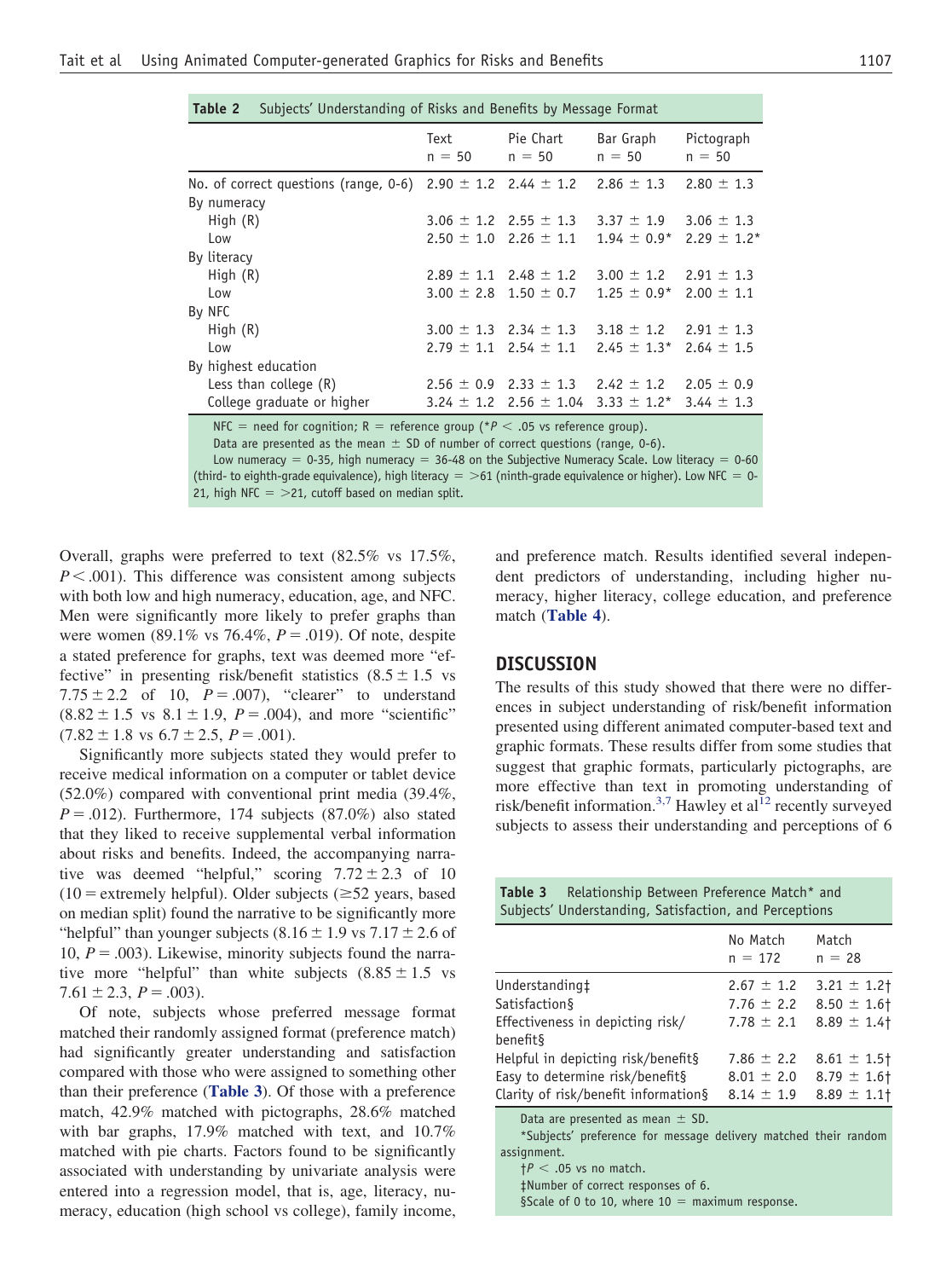<span id="page-5-0"></span>

| Independent Predictors of Understanding<br>Table 4 |       |      |      |  |
|----------------------------------------------------|-------|------|------|--|
|                                                    | B     | SF   |      |  |
| College graduate                                   | 0.677 | 0.16 | .000 |  |
| High numeracy*                                     | 0.046 | 0.01 | .000 |  |
| High literacy†                                     | 0.041 | 0.02 | .024 |  |
| Preference match‡                                  | 0.636 | 0.24 | .010 |  |

 $SE = standard error$ .

\*High numeracy  $= 36-48$  on the Subjective Numeracy Scale.

 $\dagger$ High literacy =  $\geq$  66 on the Rapid Estimate of Adult Literacy in Medicine test.

‡Format assignment matched format preference.

different graphic formats for presenting cardiac disease statistics. Results showed that pictographs resulted in more accurate gist and verbatim knowledge compared with other graphic formats; however, there were no comparisons with standard numeric text. We recently demonstrated that pictographs were superior to text in providing better understanding among both numerate and innumerate individu- $als<sup>3,7</sup>$  $als<sup>3,7</sup>$  $als<sup>3,7</sup>$  Other studies support these findings suggesting that graphs may require less cognitive effort and are thus more effective in presenting quantitative risk information.<sup>9,12,13,24-26</sup> In our study, however, text was shown to be equally as effective as graphs in helping subjects understand the risk/benefit statistics. The reason for this is unclear, although in the previous studies, the text was presented in a static print format that lacked an accompanying narrative and the visual salience of our computer-generated animated text messages. In the current study, the text was written with high "processability," that is, large font, bolding, and brief message. Text with high processability has been shown to improve adults' and children's understanding of consent/ assent information.<sup>[27-29](#page-6-15)</sup> In addition, the text incorporated action effects that provided a more dynamic message and, as such, may have approached the visual salience of the graphic formats. In addition, all formats were accompanied by a standard voiceover that was perceived as "very helpful" by a majority of subjects and that may have facilitated a common understanding of the material.

Compared with standard print text, visual presentations of risks and benefits have been shown to reveal patterns that otherwise may go undetected, better hold an individual's attention, and improve processing of mathematic operations. $30,31$ Furthermore, pictures drive conceptual processing, which aids in information retention.<sup>32</sup> Indeed, the concept that "a picture is worth a thousand words" is not merely a cliché but a function of the so-called pictorial superiority effect,  $33$  which suggests that people are more likely to remember concrete items when presented in a visually salient format.<sup>34,35</sup> The pictorial superiority effect has been established in both children and adults $33,36,37$  and thus may have important implications for presenting medical information.

Despite the fact that there were no differences in understanding between groups, subjects preferred the use of graphs, particularly pictographs and bar graphs, over text in reporting risk/benefit statistics. Conversely, however, subjects found text to be more "scientific," "effective," and "clearer" in presenting risk/benefit statistics compared with graphs. The reason for this is unclear but may simply reflect the fact that text presentations of risk/benefit information may be more familiar to the average individual compared with graphs. Alternatively, we only asked this question in relation to the format that they had received. It may be that given a choice between the formats, as we did when asking questions about their preferences, that we would have had received different responses.

Of interest was the observation that understanding and satisfaction were significantly greater when the format assignment happened to match the individual's preference for message delivery. This is important and reinforces the value of "tailoring" information to the individual's preferences. Indeed, several studies have clearly demonstrated that information tailored to the characteristics and information needs of the individual is effective in promoting understanding and positive health-related changes, including smoking cessation, mammography screening, and dietary fat reduction[.38-44](#page-7-0) Furthermore, tailored information is more likely to be read and remembered compared with untailored information.<sup>45</sup> Under Petty and Cacioppo's "Elaboration Likelihood Model,"<sup>45</sup> personally relevant information is more likely to be considered and retained. Tailoring has been shown to be particularly effective in presenting understandable health information among minority and educationally disadvantaged groups.<sup>38,40,41</sup> Our results suggest that tailoring also may be an effective means to present important risk/benefit information.

That numeracy and literacy were identified as independent predictors of understanding was not surprising given that many individuals have difficulty with basic reading skills and in understanding basic mathematic concepts.[4,46,47](#page-6-20) Our results are in concert with others and important given that individuals with poor numeracy or literacy skills are less likely to understand medical information and more likely to misinterpret risk/benefit statistics.<sup>2</sup> In our study, although low numerate and literate individuals had poorer understanding of the risk/benefit information compared with highly numerate and literate individuals, these differences for the most part were not significant. This suggests that computer-based media formats may be helpful in "closing the gap" between individuals with low and high literacy and numeracy skills.

#### **Study Limitations**

Limitations of the study are recognized. First, this study simulated a healthcare setting, that is, subjects were not real patients receiving information about personal statin use. Although this approach may limit the ability to generalize beyond the experimental setting, there is considerable evidence to show that behaviors based on real and simulated situations are highly correlated. $48,49$  Second, we did not compare the computer graphics with standard paper-based formats. However, previous work has shown that a computer-based program for cardiac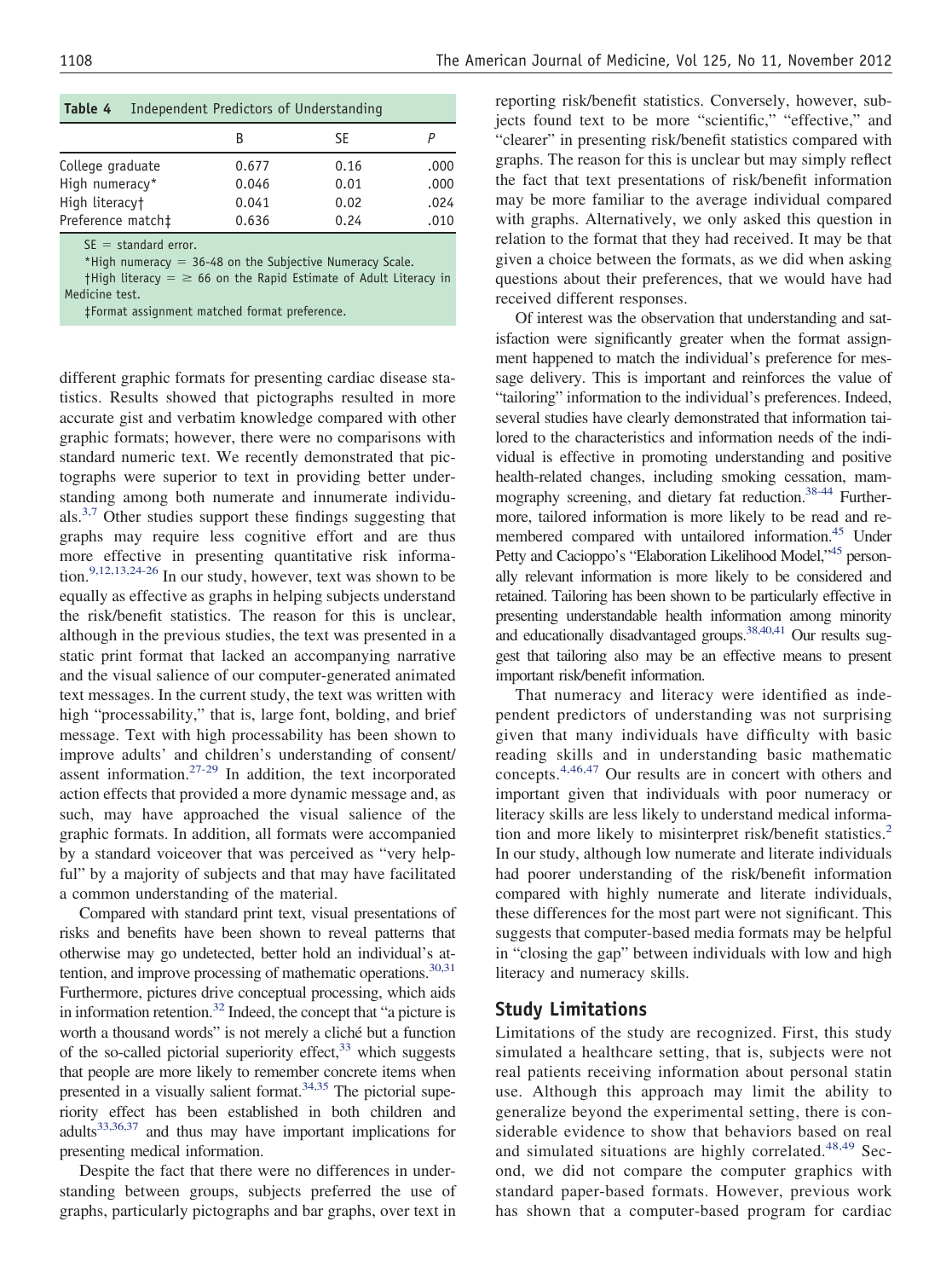catheterization was better understood compared with print information.<sup>[50](#page-7-3)</sup> Finally, we focused on understanding of only 2 components of the consent process (risks/ benefits) presented in a relatively simple and concise format. Perhaps the effect of different formats may be more delineated when presenting more comprehensive information.

# **CONCLUSIONS**

The results of this study suggest that visually salient animated computer-based media messages offer a novel, effective, and acceptable way of presenting important risk/benefit statistics regarding medical treatments. Furthermore, this research highlights and reinforces the importance of "tailoring" information to the preferences and informational needs of the individual. As healthcare moves further away from traditional paper charts and medical information, computer-based media offer a promising approach to enhancing the communication of health-related information.

#### **ACKNOWLEDGMENTS**

The authors thank Katherine Bill, Rachel Castiglione, and Blaire Strietelmeier (undergraduates, University of Michigan). Each helped with subject recruitment and data collection.

#### <span id="page-6-0"></span>**References**

- 1. Stryker J, Wray R, Emmons K, Winer E, Demetri G. Understanding the decisions of cancer clinical trial participants to enter research studies: factors associated with informed consent, patient satisfaction, and decisional regret. *Patient Educ Couns*. 2005;63:104-109.
- <span id="page-6-9"></span>2. Tait AR, Voepel-Lewis T, Malviya S. Factors that influence parents' assessments of the risks and benefits of research involving their children. *Pediatrics*. 2004;113:727-732.
- <span id="page-6-1"></span>3. Tait AR, Voepel-Lewis T, Zikmund-Fisher B, Fagerlin A. Presenting research risks and benefits to parents: does format matter? *Anesth Analg*. 2010;111:718-723.
- <span id="page-6-20"></span>4. Lipkus I, Samsa G, Rimer B. General performance on a numeracy scale among highly educated samples. *Med Decis Making*. 2001;21: 37-44.
- <span id="page-6-2"></span>5. Peters E, Hibbard J, Slovic P, Dieckmann N. Numeracy skill and the communication, comprehension, and use of risk-benefit information. *Health Aff (Millwood)*. 2007;26:741-748.
- <span id="page-6-3"></span>6. Flory J, Emanuel E. Interventions to improve research participants' understanding in informed consent for research. *JAMA*. 2004;202: 1593-1601.
- <span id="page-6-4"></span>7. Tait AR, Voepel-Lewis T, Zikmund-Fisher B, Fagerlin A. The effect of format on parents' understanding of the risks and benefits of clinical research: a comparison between text, tables, and graphics. *J Health Commun*. 2010;15:487-501.
- 8. Brundage M, Feldman-Stewart D, Leis A, et al. Communicating quality of life information to cancer patients: a study of six presentation formats. *J Clin Oncol*. 2005;23:6949-6956.
- <span id="page-6-14"></span>9. Price M, Cameron R, Butow P. Communicating risk information: the influence of graphical display format on quantitative information perception-accuracy, comprehension and preferences. *Patient Educ Couns*. 2007;69:121-128.
- 10. Schapira M, Nattinger A, McAuliffe T. The influence of graphic format on breast cancer risk communication. *J Health Commun*. 2006; 11:569-582.
- 11. Timmermans D, Molewijk B, Stiggelbout A, Kievit J. Different formats for communicating surgical risks to patients and the effect on choice of treatment. *Patient Educ Couns*. 2004;54:255-263.
- <span id="page-6-13"></span>12. Hawley S, Zikmund-Fisher B, Ubel P, Jancovic M, Lucas T, Fagerlin A. The impact of the format of graphical presentation on health-related knowledge and treatment choices. *Patient Educ Couns*. 2008;73:448-455.
- 13. Burkell J. What are the chances? Evaluating risk and benefit information in consumer health materials. *J Med Libr Assoc*. 2004;92:200-208.
- 14. Mazur D, Merz J. How the manner of presentation of data influences older patients in determining their treatment preferences. *J Am Geriatr Soc*. 1993;41:223-228.
- <span id="page-6-5"></span>15. Rossi M, McClellan R, Chou L, Davis K. Informed consent for ankle fracture surgery: patient comprehension of verbal and videotaped information. *Foot Ankle Int*. 2004;25:756-762.
- <span id="page-6-6"></span>16. Hopper K, Zajdel M, Hulse S, et al. Interactive method of informing patients of the risks of intravenous contrast media. *Radiology*. 1994; 192:67-71.
- <span id="page-6-7"></span>17. Agre P, Kurtz R, Krauss B. A randomized trial involving videotape to present consent information for colonoscopy. *Gastrointest Endosc*. 1994;40:271-276.
- <span id="page-6-8"></span>18. Tait AR, Voepel-Lewis T, Munro H, Malviya S. Parents' preferences for participation in decisions made regarding their child's anesthetic care. *Paediatr Anaesth*. 2001;11:283-290.
- <span id="page-6-11"></span><span id="page-6-10"></span>19. Davis T, Long S, Jackson R, et al. Rapid estimate of adult literacy in medicine: a shortened screening instrument. *Fam Med*. 1993;25:391-395.
- 20. Zikmund-Fisher B, Smith D, Ubel P, Fagerlin A. A validation of the subjective numeracy scale: effects of low numeracy on comprehension of risk communication and utility elicitations. *Med Decis Making*. 2007;27:663-671.
- 21. Fagerlin A, Zikmund-Fisher B, Ubel P, Jankovic A, Derry H, Smith D. Measuring numeracy without a math test: Development of the subjective numeracy scale (SNS). *Med Decis Making*. 2007;27:672-680.
- <span id="page-6-12"></span>22. Cacioppo J, Petty R. The need for cognition. *J Pers Soc Psychol*. 1982;42:116-131.
- 23. Cacioppo J, Petty R, Kao C. The efficient assessment of need for cognition. *J Pers Assess*. 1984;48:306-307.
- 24. Feldman-Stewart D, Brundage M, Zotov V. Further insight into the perception of quantitative information: judgments of gist in treatment decisions. *Med Decis Making*. 2007;27:34-43.
- 25. Waters E, Weinstein N, Colditz G, Emmons K. Formats for improving risk communication in medical tradeoff decision. *J Health Commun*. 2006;11:167-182.
- 26. Peters E, Dieckmann N, Dixon A, Hibbard J, Mertz C. Less is more in presenting quality information to consumers. *Med Care Res Rev*. 2007;64:169-190.
- <span id="page-6-15"></span>27. Philipson SJ, Doyle MA, Gabram SG, Nightingale C, Philipson EH. Informed consent for research: a study to evaluate readability and processability to effect change. *J Investig Med*. 1995;43:459-467.
- 28. Tait AR, Voepel-Lewis T, Malviya S. Presenting research information to children: a tale of two methods. *Anesth Analg*. 2007;105:358-364.
- 29. Tait AR, Voepel-Lewis T, Malviya S, Philipson S. Improving the readability and processability of a pediatric informed consent document: effects on parents' understanding. *Arch Pediatr Adolesc Med*. 2005;159:347-352.
- <span id="page-6-16"></span>30. Hollands J, Spence I. Judging proportion with graphs: the summation model. *Appl Cogn Psychol*. 1998;12:173-190.
- <span id="page-6-17"></span>31. Simkin D, Hastie R. An information processing analysis of graph perception. *J Am Stat Assoc*. 1987;82:454-465.
- <span id="page-6-18"></span>32. Ally B, Budson A. The worth of pictures: using high density eventrelated potentials to understand the memorial power of pictures and dynamics of recognition memory. *Neuroimage*. 2007;35:378-395.
- <span id="page-6-19"></span>33. Whitehouse A, Maybery M, Durkin K. The development of the picture superiority effect. *Br J Dev Psychol*. 2006;24:767-773.
- 34. Sekular R, Blake R, eds. *Perception*. New York: Alfred A. Kopf; 1985.
- 35. Kraidy U. Digital media and education: cognitive impact of information visualization. *J Educ Med*. 2002;27:95-106.
- 36. Nelson D, Reed V, Walling J. Pictorial superiority effect. *J Exp Psychol Hum Learn*. 1976;2:523-528.